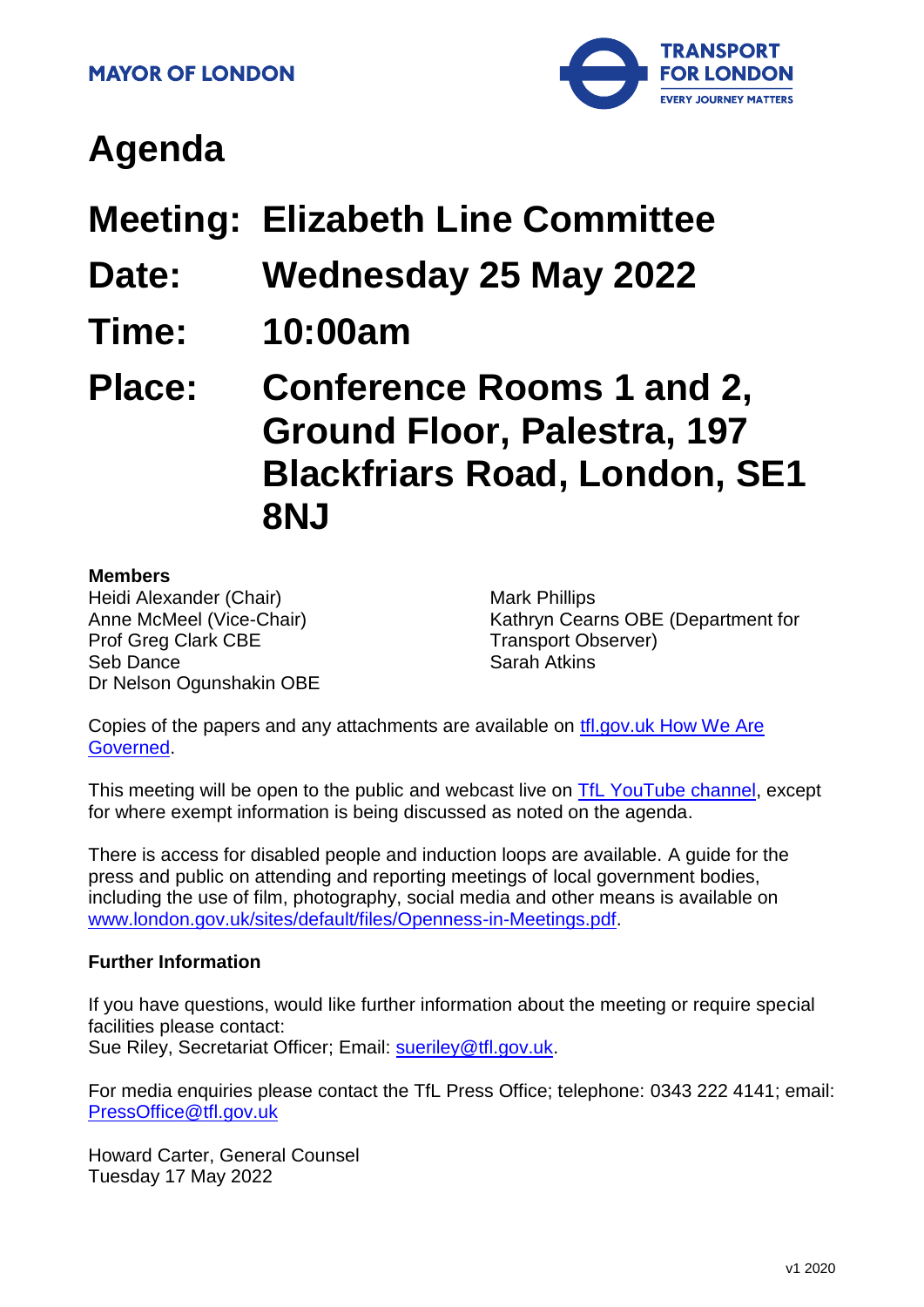**Agenda Elizabeth Line Committee Wednesday 25 May 2022**

## **1 Apologies for Absence and Chair's Announcements**

#### **2 Declarations of Interest**

General Counsel

**Members are reminded that any interests in a matter under discussion must be declared at the start of the meeting, or at the commencement of the item of business.**

**Members must not take any part in any discussion or decision on such a matter and, depending on the nature of the interest, may be asked to leave the room during the discussion.**

**3 Minutes of the Meeting of the Committee held on 24 March 2022** (Pages 1 - 6)

General Counsel

**The Committee is asked to approve the minutes of the meeting of the Committee held on 24 March 2022 and authorise the Chair to sign them.**

**4 Matters Arising, Actions List and Use of Delegated Authority** (Pages 7 - 10)

General Counsel

**The Committee is asked to note the updated actions list and use of Chair's Action.**

**5 Safety Update** (Pages 11 - 16)

Chief Executive Officer, Crossrail and Chief Operating Officer, Elizabeth line

**The Committee is asked to note the paper.**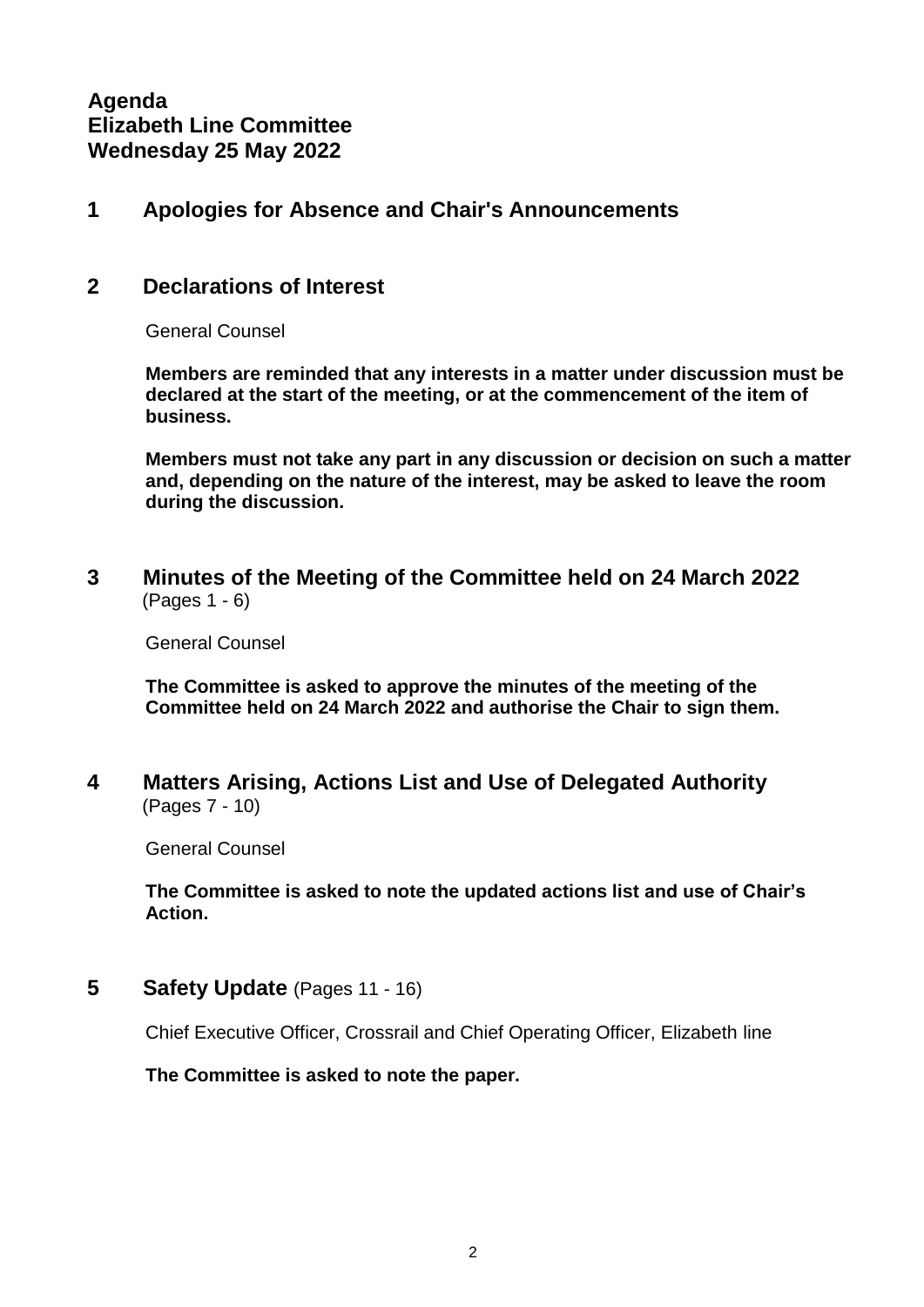**6 Elizabeth Line Readiness** (Pages 17 - 20)

Chief Operating Officer, Elizabeth line

**The Committee is asked to note the paper.**

## **7 Project Status Update** (Pages 21 - 26)

Chief Executive Officer, Crossrail

#### **The Committee is asked to note the paper and the supplementary information on Part 2 of the agenda.**

## **8 Finance and Risk Update** (Pages 27 - 28)

Chief Finance Officer, Crossrail and Divisional Finance Director, Operations.

**The Committee is asked to note the paper and the supplementary information on Part 2 of the agenda.**

## **9 Elizabeth Line Programme Assurance Update** (Pages 29 - 40)

Director of Risk and Assurance

**The Committee is asked to note the paper and the supplementary information on Part 2 of the agenda**

## **10 Project Representative Report** (Pages 41 - 42)

Chief Executive Officer, Crossrail

**The Committee is asked to note the paper and the supplementary information on Part 2 of the agenda.**

#### **11 Members' Suggestions for Future Discussion Items** (Pages 43 - 46)

General Counsel

**The Committee is asked to note the forward plan and is invited to raise any suggestions for future discussion items for the forward plan and for informal briefings.**